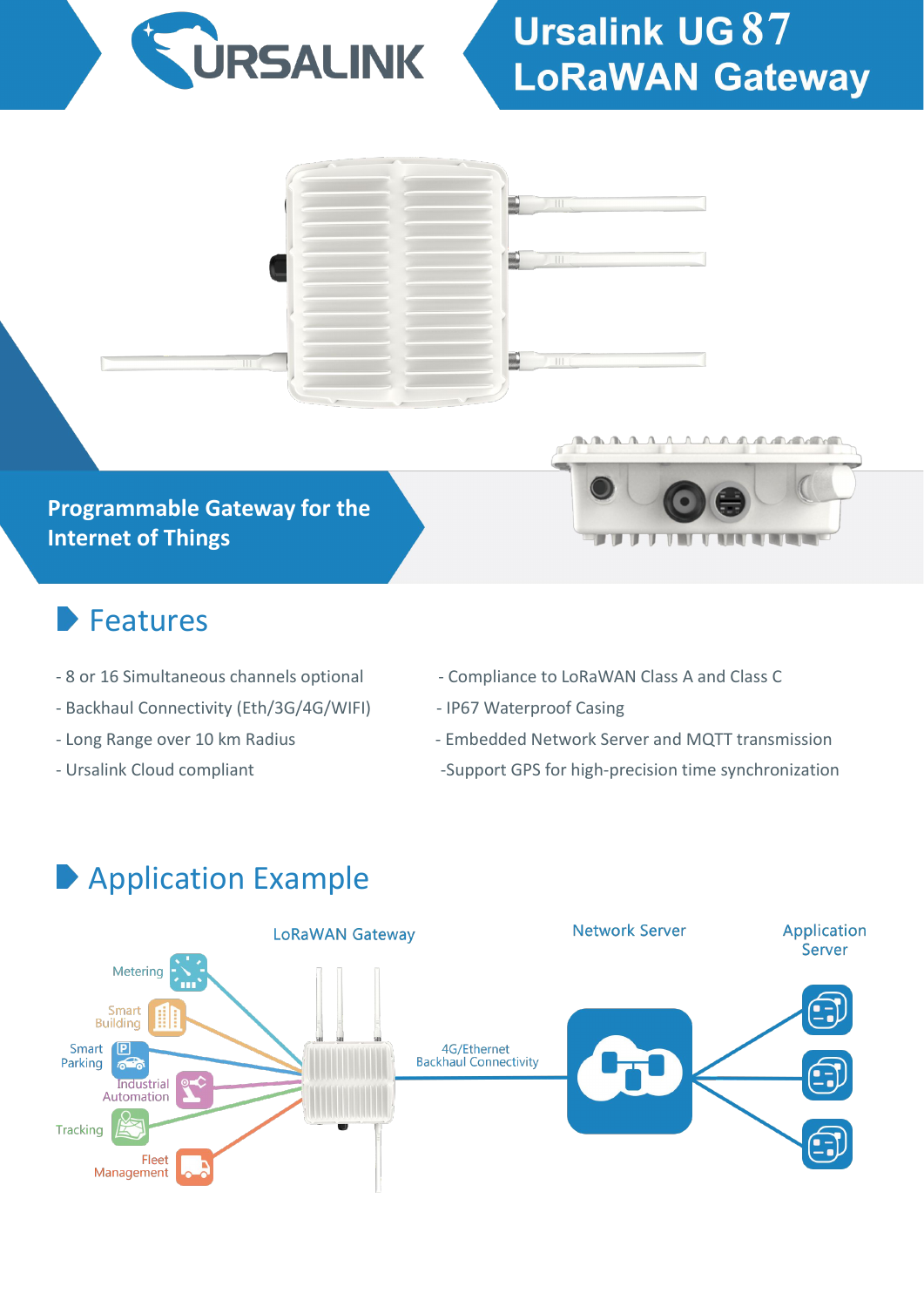## $\blacktriangleright$  Specifications

| <b>Model</b>                         | <b>UG87</b>                                                  |
|--------------------------------------|--------------------------------------------------------------|
| <b>Hardware System</b>               |                                                              |
| <b>CPU</b>                           | 800 MHz, 64-bit ARM Cortex-A53                               |
| Memory                               | 512 MB DDR3 RAM                                              |
| Flash                                | 8 GB eMMC                                                    |
| Storage                              | $1 \times M.2$ slot supports SATA M.2 SSD                    |
| <b>LoRaWAN</b>                       |                                                              |
| Connector                            | 1 × 50 Ω N-Type (Center PIN: Female) for 8-channel model     |
|                                      | 2 × 50 Ω N-Type (Center PIN: Female) for 16-channel model    |
| Channel                              | 8 (Up to 16)                                                 |
| <b>Frequency Band</b>                | EU433, CN470-510, EU863-870, IN865, US902-928, AU915-928 and |
|                                      | KR920-923 Band                                               |
| Sensitivity                          | -140dBm Sensitivity @292bps                                  |
| <b>Output Power</b>                  | 27dBm Max                                                    |
| Protocol                             | V1.0 Class A/Class C and V1.0.2 Class A/Class C              |
| <b>Ethernet Interface</b>            |                                                              |
| Port                                 | $1 \times R$ J45 (PoE PD)                                    |
| Physical Layer                       | 10/100/1000 Base-T (IEEE 802.3)                              |
| Data Rate                            | 10/100/1000 Mbps (Auto-Sensing)                              |
| Interface                            | Auto MDI/MDIX                                                |
| Mode                                 | Full or Half Duplex (Auto-Sensing)                           |
| <b>Cellular Interface (Optional)</b> |                                                              |
| Connectors                           | $1 \times 50 \Omega$ N-Type (Center PIN: Female)             |
| <b>SIM Slots</b>                     | $\overline{2}$                                               |
| <b>Wi-Fi (Optional)</b>              |                                                              |
| Connectors                           | $1 \times 50 \Omega$ N-Type (Center PIN: Female)             |
| <b>Standards</b>                     | IEEE 802.11 b/g/n/ac                                         |
| <b>Tx Power</b>                      | 802.11b: 16 dBm +/-1.5 dBm (11 Mbps)                         |
|                                      | 802.11g: 15 dBm +/-1.5 dBm (54 Mbps)                         |
|                                      | 802.11n@2.4 GHz: 14 dBm +/-1.5 dBm (MCS7)                    |
|                                      | 802.11n@5 GHz: 11 dBm +/-2 dBm (MCS7)                        |
|                                      | 802.11ac@5 GHz: 10 dBm +/-2 dBm (MCS9)                       |
| <b>GPS</b>                           |                                                              |
| Connectors                           | $1 \times 50 \Omega$ N-Type (Center PIN: Female)             |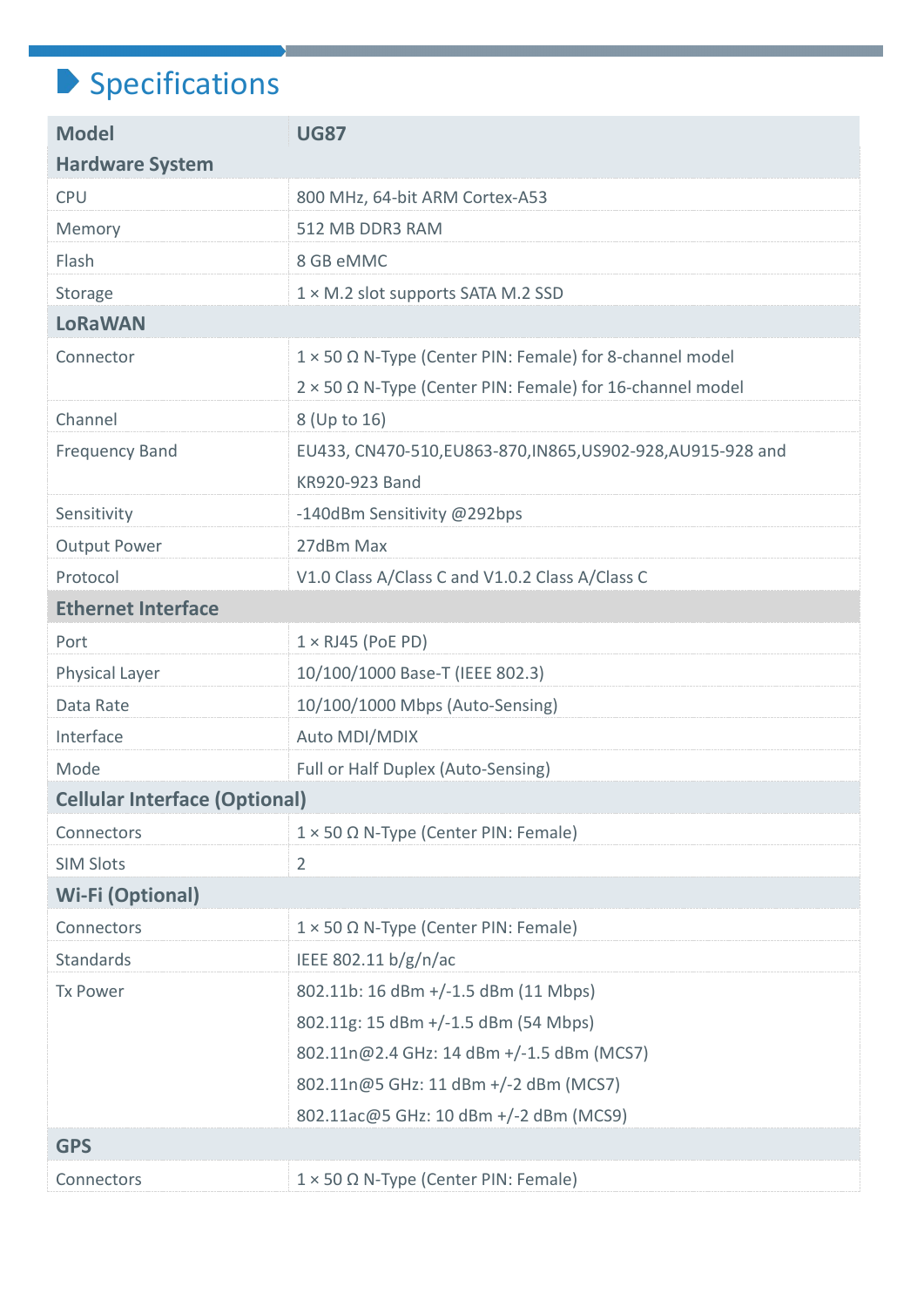| <b>Software</b>                     |                                                                      |
|-------------------------------------|----------------------------------------------------------------------|
| <b>Network Protocols</b>            | PPPOE, SNMP v1/v2c/v3, TCP, UDP, DHCP, DDNS, HTTP, HTTPS, DNS, ARP,  |
|                                     | SNTP, Telnet, SSH, MQTT, etc.                                        |
| <b>VPN Tunnel</b>                   | OpenVPN/IPsec/PPTP/L2TP/GRE/DMVPN                                    |
| <b>Access Authentication</b>        | CHAP/PAP/MS-CHAP/MS-CHAPV2                                           |
| Firewall                            | ACL/DMZ/Port Mapping/MAC Binding/URL Filter                          |
| Management                          | Web, CLI, SMS, On-demand dial up, DeviceHub                          |
| Reliability                         | WAN Failover, Dual SIM Backup                                        |
| <b>Power Supply and Consumption</b> |                                                                      |
| Connector                           | $1 \times 802.3$ af/at PoE input                                     |
| <b>Power Consumption</b>            | Typical 4.9 W, Max 6.5W (8 channels)                                 |
|                                     | Typical 6 W, Max 8.2W (16 channels)                                  |
| <b>Physical Characteristics</b>     |                                                                      |
| <b>Ingress Protection</b>           | <b>IP67</b>                                                          |
| <b>Dimensions</b>                   | 256 x 226 x 90.5 mm                                                  |
| Mounting                            | <b>Wall or Pole Mounting</b>                                         |
| <b>Others</b>                       |                                                                      |
| <b>Reset Button</b>                 | $1 \times RST$                                                       |
| <b>LED Indicators</b>               | $1 \times$ PWR, $1 \times$ SYS, $1 \times$ LoRa, $1 \times$ Cellular |
| Built-in                            | Watchdog, RTC, Timer                                                 |
| Certification                       | CE, FCC                                                              |
| <b>Environmental</b>                |                                                                      |
| <b>Operating Temperature</b>        | -40°C to +70°C (-40°F to +158°F)                                     |
|                                     | Reduced Cellular Performance Above 60°C                              |
| <b>Storage Temperature</b>          | -40°C to +85°C (-40°F to +185°F)                                     |
| <b>Ethernet Isolation</b>           | 1.5 kV RMS                                                           |
| <b>Relative Humidity</b>            | 0% to 95% (non-condensing) at $25^{\circ}$ C/77 $^{\circ}$ F         |